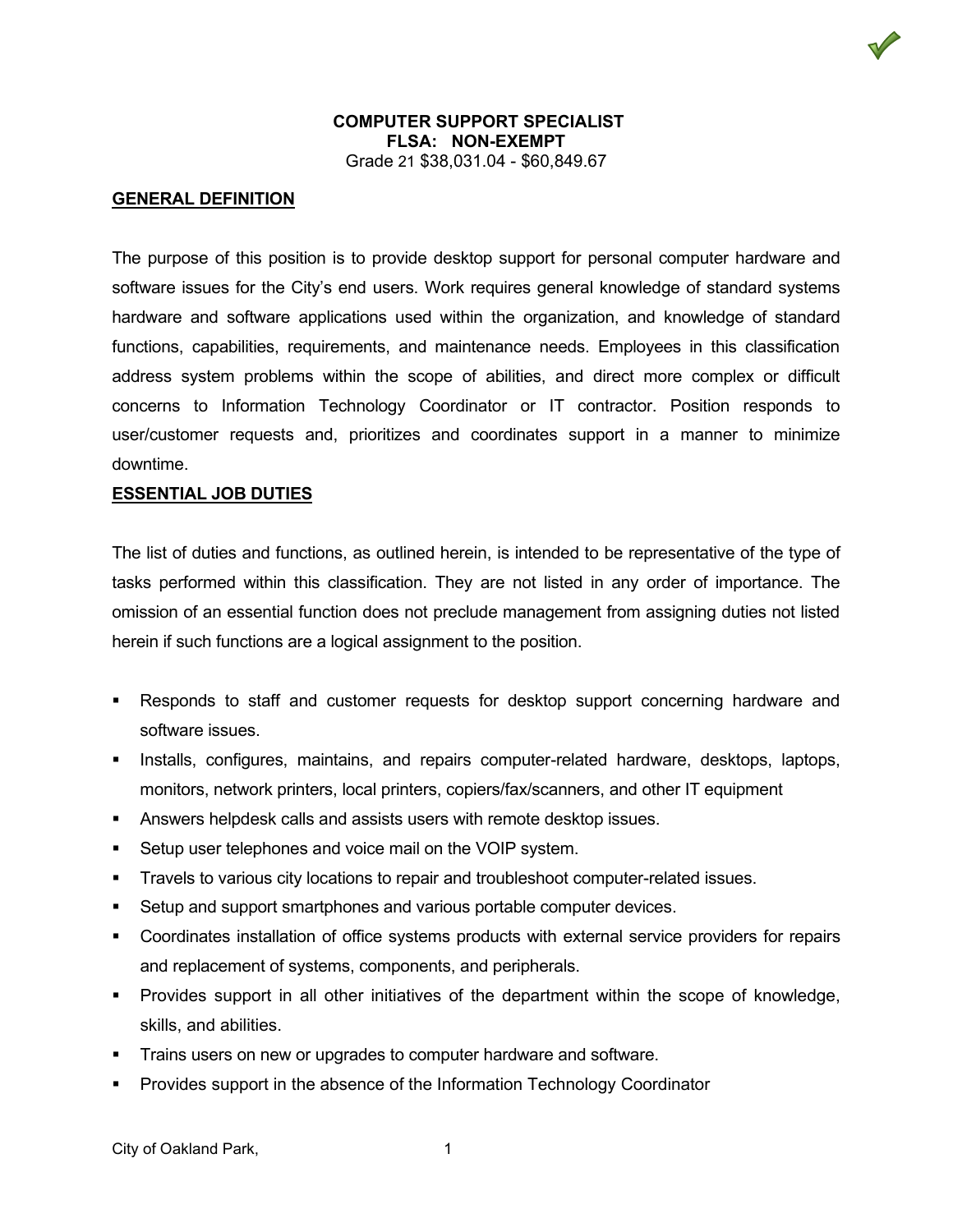## **COMPUTER SUPPORT SPECIALIST FLSA: NON-EXEMPT** Grade 21 \$38,031.04 - \$60,849.67

Requires regular attendance to scheduled work shifts.

## **KNOWLEDGE, SKILLS & ABILITIES**

- Considerable knowledge of current standard office technology applications of the Microsoft Office environment.
- Ability to assist, troubleshoot, and diagnose both hardware and software deficiencies and/or failures and provides resolution or escalates the service need to the next level.
- Ability to establish and maintain effective working relationships with co-workers, end-users, department management, and external vendors/contract personnel.

# **PHYSICAL REQUIREMENTS**

The City of Oakland Park is an Equal Opportunity Employer. In compliance with the Americans with Disabilities Act (42 U.S. C. 12101 et. seq.), the City of Oakland Park will provide reasonable accommodations to qualified individuals with disabilities and encourages both prospective and current employees to discuss potential accommodations with the employer. The physical demands described here are representative of those that must be met by an employee to successfully perform the essential functions of this job.

- **The ability to stand, sit, walk, talk and hear.**
- Must be able to operate objects, tools or controls and reach with arms and hands.
- **Walk up or down stairwells, ladders or steps.**
- **The employee must frequently lift and/or move up to 35 pounds.**
- Vision ability includes; close, peripheral vision and depth perception.
- **•** Oral communications ability.

## **MINIMUM ACCEPTABLE EDUCATION, TRAINING & EXPERIENCE**

Vocational/technical certification in computer electronics technology, or related field; supplemented by three (3) years progressively skilled experience in troubleshooting hardware and

City of Oakland Park, 2